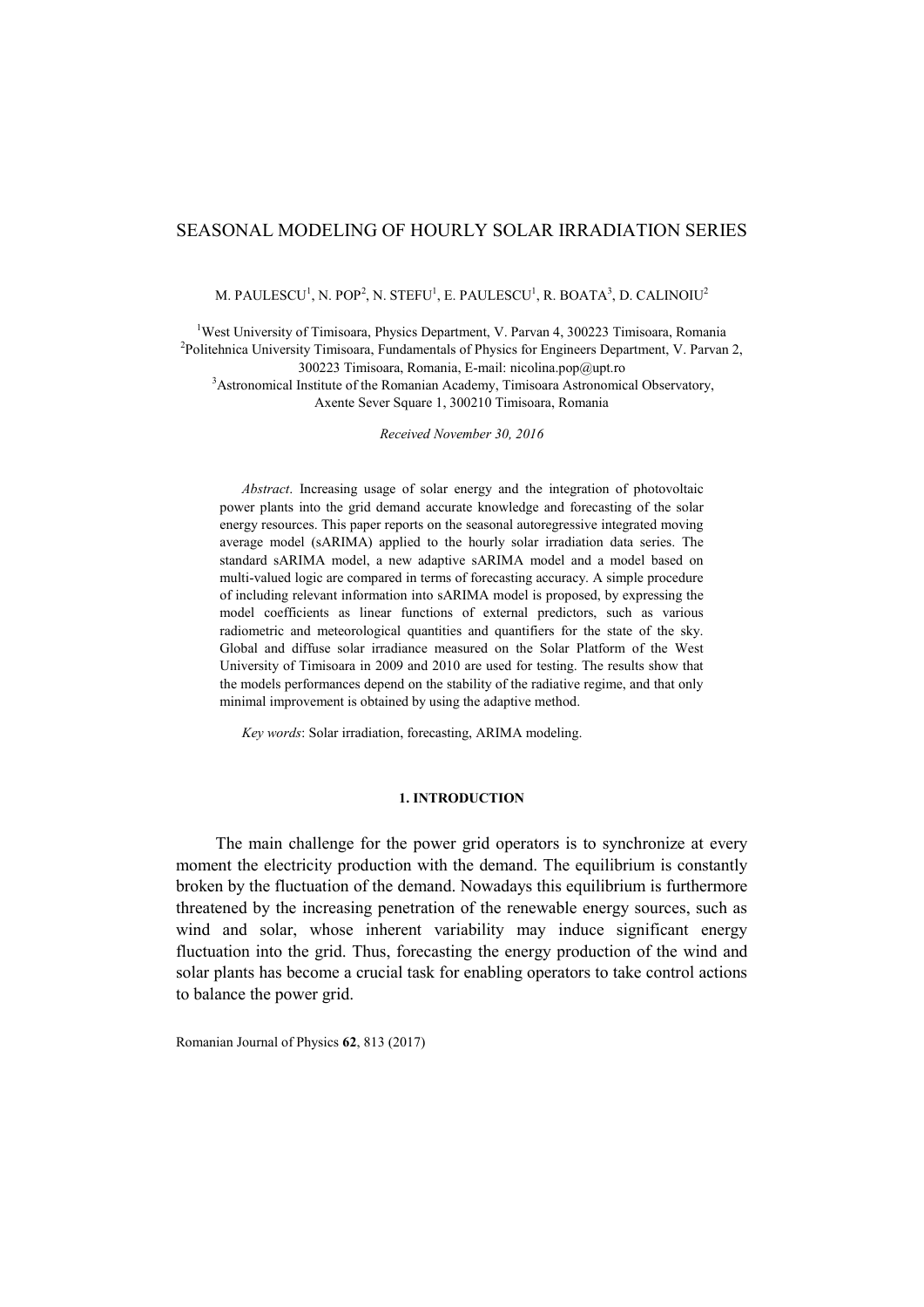| Article no. 813 | M. Paulescu <i>et al.</i> |  |
|-----------------|---------------------------|--|
|                 |                           |  |

The accuracy of the forecasting of the PV plant output power is mainly dictated by the accuracy of the forecasting of the solar energy resources [2]. The forecasting of the solar irradiance is currently done by statistical methods, among which the *Autoregressive Integrated Moving Average* (ARIMA) model [6] is the most popular. A major limitation standing against increasing the forecasting accuracy of solar energy is associated with the persistence property, *i.e.* the general tendency of the statistical models to extrapolate the current state in the future. To avoid this limitation different methods have been recently proposed, *e.g.* by increasing the relationship complexity [11] or based on artificial intelligence [8]. Only partial success was achieved, as shown in the quoted papers.

In this paper, we study the opportunity of using the seasonal ARIMA model (sARIMA) for modeling the hourly solar irradiation series. The standard sARIMA model and a new adaptive sARIMA model are compared to each other, and to a model based on multi-valued logic. The simplest way to produce a forecast, namely the persistence model, is assumed as reference.

## **2. DATABASE**

Measurements performed in the Romanian town of Timisoara (45°46'N, 21° 25E) are used in this study. Timisoara is placed at 85 m asl on the southeast edge of the Pannonian plain. Timisoara is characterized by a warm temperate climate (Köppen climate classification Cfb), fully humid with warm summer, typical for the Pannonia Basin [7].



Fig. 1 – Hourly global solar irradiation during 2009–2010.

Global and diffuse solar irradiance recorded on the Solar Platform of the West University of Timisoara are used [10]. Measurements are performed all day long at equal time intervals of 15 seconds. DeltaOHM LP PYRA02 first class pyranometers, which fully comply with ISO 9060 standards and meet the requirements defined by the World Meteorological Organization, are employed. The database used in this study consists of 17520 values for each variable, corresponding to all the hourly intervals of years 2009 and 2010 (including zero night values). The data from 2009 (further denoted HF series) were used to build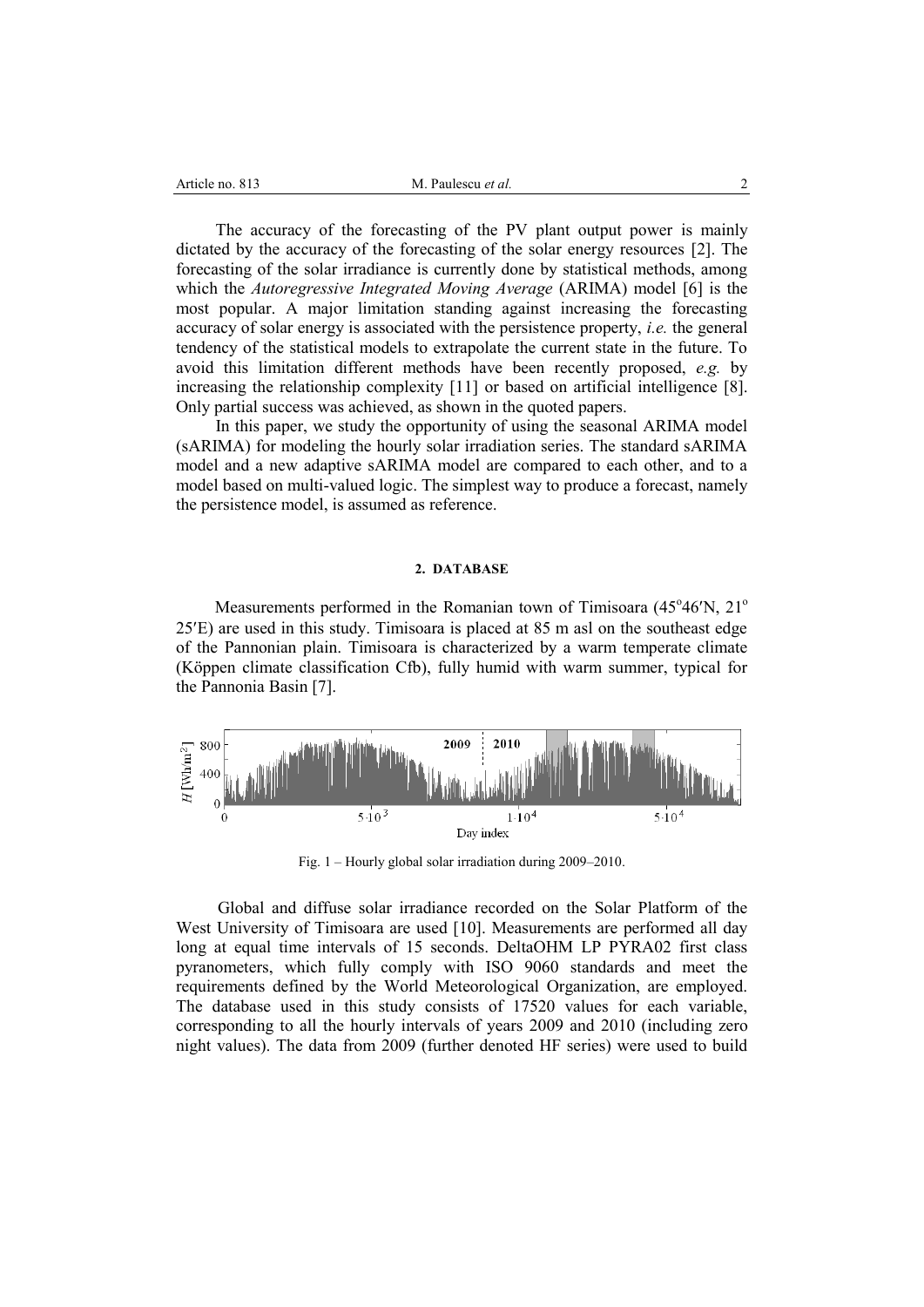the models while data from April and August 2010 were used to test the models (Fig. 1).

#### **3. MODELS DESCRIPTION**

Four different models are tested in this paper: (1) Persistence, (2) *Seasonal Autoregressive Integrated Moving Average* – sARIMA [6], (3) Autoregressive fuzzy logic [3] and (4) Adaptive ARIMA model (new model developed within this work). The four models, very different by nature and complexity, were implemented in order to highlight their potential advantages and disadvantages. These models are summarized in the following. Section 4.2 presents the proposed model in detail.

## 3.1. PERSISTENCE

The persistence method is the simplest way to produce a forecast. It assumes that the state of a system at a given moment  $t-1$ , given by the observation  $zt-1$ , will not change in the short future, at a next moment t, *i.e.*:

$$
z_t = z_{t-1} \tag{1}
$$

The extent to which a model improves the forecasting accuracy over the persistence, may be regarded a measure of the model quality.

## 3.2. sARIMA MODEL

An ARIMA model expresses the observation  $z_t$  at the time t as a linear function of previous observations, a current error term and a linear combination of previous error terms. A seasonal ARIMA model is usually denoted ARIMA( $p,d,q$ )×( $P,D,Q$ )s and contains the following terms: (1)  $AR(p)$  – the nonseasonal autoregressive term of order  $p$ ; (2)  $I(d)$  – the non-seasonal differencing of order *d*; (3)  $MA(q)$  – the non-seasonal moving average term of order *q*; (4)  $AR_s(P)$ – the seasonal autoregressive term of order  $P$ ; (5)  $I(D)$  – the seasonal differencing of order *D*; (6)  $MA_s(Q)$  – the seasonal moving average term of order *Q*. The general equation of the sARIMA model is written:

$$
\underbrace{\left(1-\phi_{1}B-\phi_{2}B^{2}-\ldots-\phi_{p}B^{p}\right)}_{AB(p)}\underbrace{\left(1-\beta_{1}B^{s}-\beta_{2}B^{2s}-\ldots-\phi_{p}B^{p}\right)}_{AB_{i}(P)}\underbrace{\left(1-B\right)^{d}\left(1-B^{s}\right)^{p}}_{I(d)}z_{t}=c++\underbrace{\left(1-\theta_{1}B-\theta_{2}B^{2}-\ldots-\theta_{q}B^{q}\right)}_{BA(q)}\underbrace{\left(1-\psi_{1}B^{s}-\psi_{2}B^{2s}-\ldots-\psi_{Q}B^{q}\right)}_{BA_{i}(Q)}a_{t}}_{AA_{i}(Q)}
$$
(2)

where  $B$  is the backshift operator defined as: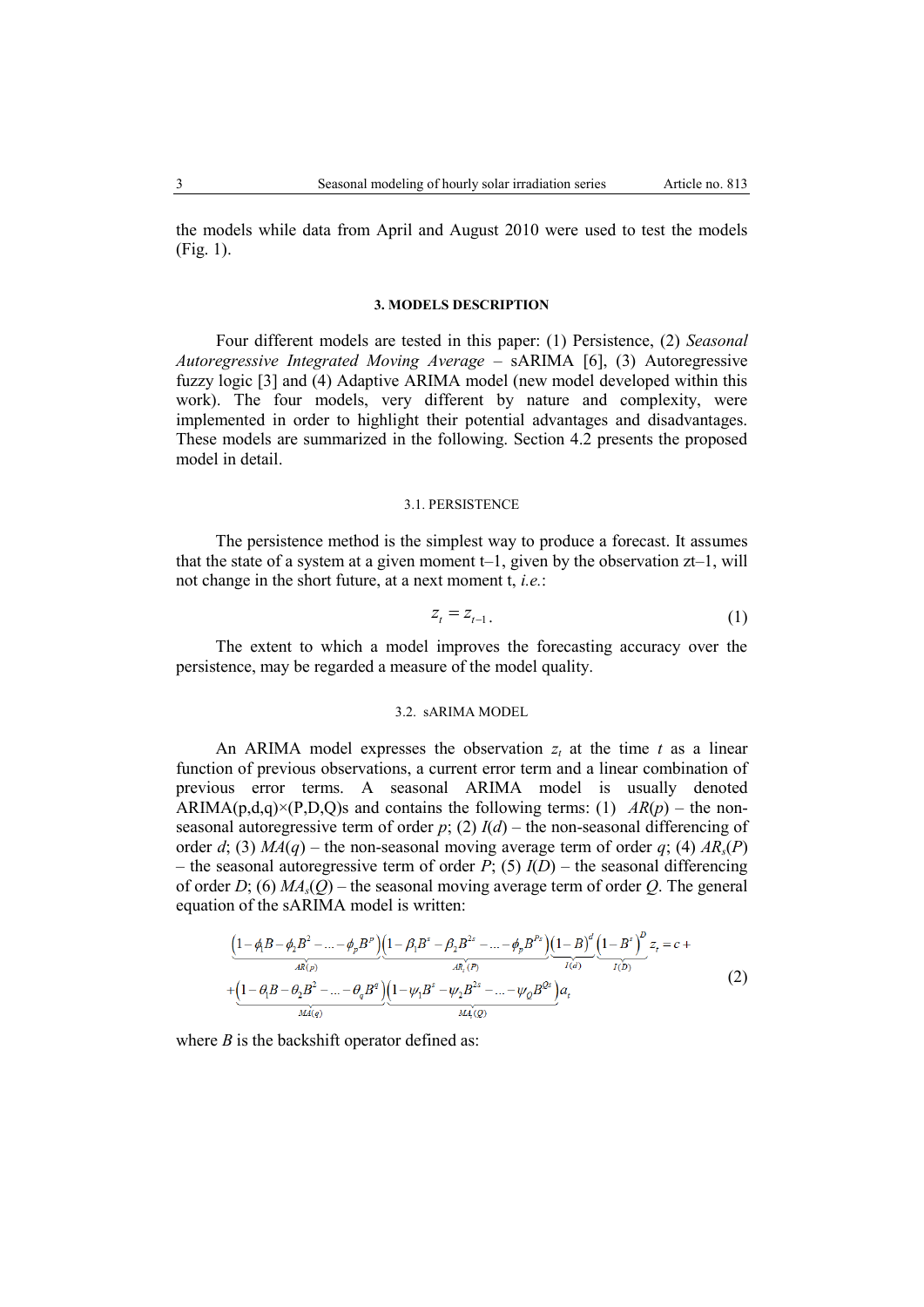$$
Bz_t = z_{t-1} \tag{3}
$$

 $a_t$  is a random error at time  $t$  usually assumed with normal distribution, zero mean and standard deviation  $\sigma_a$  (white noise). Sometimes an adjustment constant *c* is included in Eq. (2). The coefficients  $\phi$ ,  $\theta$ ,  $\beta$  and  $\psi$  as well as the standard deviation of the white noise are obtaining using the maximum likelihood method [6].

While Eq. (2) looks formidable, the ARIMA models used in practice are much simpler cases. The equation of a particular model can be easily deduced from Eqs. (2–3). For example, the equation of the most referred model in this paper, sARIMA $(1,0,0)\times(0,1,1)$ 24, is:

$$
z_{t} = z_{t-24} + \phi_{1}(z_{t-1} - z_{t-25}) - \psi_{1}a_{t-24} + a_{t}.
$$
\n(4)

Basically, Eq. (4) represents the starting point of the model proposed in this paper.

# 3.3. AUTOREGRESSIVE FUZZY LOGIC

Basically, fuzzy logic [13] replaces the binary 0/1 logic with a multi-valued logic. A brief introduction can be read in [12]. As alternative to classical statistics, a seasonal autoregressive fuzzy model reported in [3] is also tested in this paper. The model includes two auto-regressive terms of order 1 and 24. Hourly clearness index, defined as the ratio of hourly global solar irradiation at the ground and at the top of the atmosphere, is the quantity directly processed by the fuzzy algorithms. Clearness index takes into account all random meteorological influences, thus isolating the stochastic component of the solar irradiation data series. The comparison with the traditional sARIMA performed in [4] shows that the fuzzy logic approach is a competitive alternative for accurate forecasting short-term solar irradiation.

## 3.4. ADAPTIVE sARIMA MODEL

This is a new model proposed by this paper. It was inspired by the results reported by our group in [9] on the accuracy of the forecasting with the random walk model, applied to seasonally adjusted hourly global solar irradiation time series. In that paper we demonstrated that an adaptive procedure, in which the seasonal indices are re-estimated every day, may lead to an amazing improvement in rRMSE of over 100% in comparison to the standard procedure (in which the seasonal indices are estimated only once, and then used for all the future forecastings).

The model proposed here is developed based on two hypotheses: (1) the information from the recent past (encapsulated in the model coefficients) may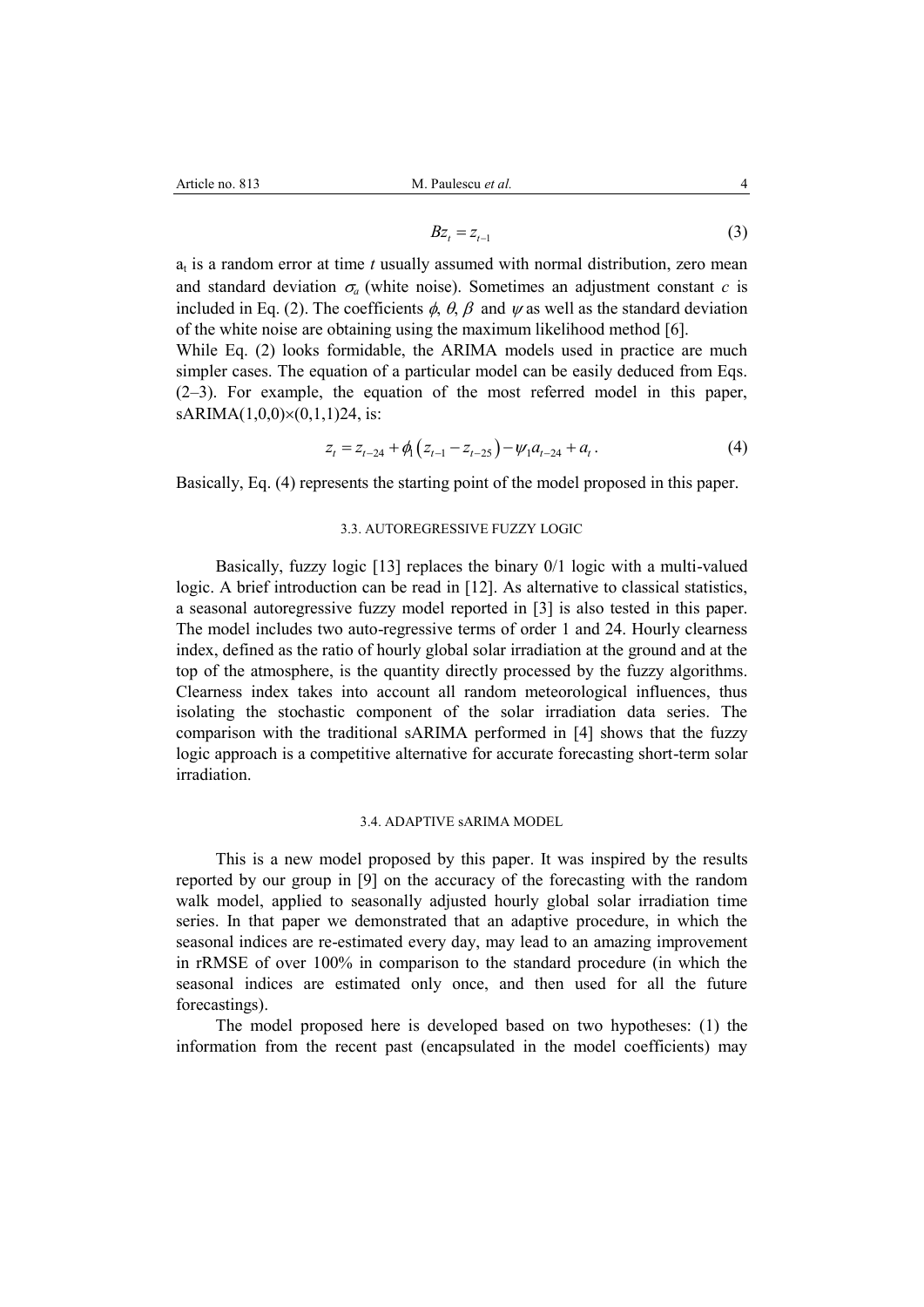allow for the subtle characterization of the time series dynamics and (2) the information from the far past may alter the model ability to handle the actual dynamics of the time series. Therefore, two facets of the sARIMA model applied to the hourly solar irradiation time series are explored: (1) the possibility to improve the overall model accuracy by estimating its coefficients in a window sliding in time and (2) the possibility to relate the sARIMA model coefficients with exogenous predictors which may encapsulate relevant information about the series dynamics. Both approaches are extensively discussed in Sec. 4.2.

## **4. RESULTS AND DISCUSSIONS**

# 4.1. THE STANDARD sARIMA MODEL

Table 1 compares the results of fitting different sARIMA models to HF data series (see [1] for details on the fitting procedure). The highest order of any term in Eq. (2) (*i.e. p*, *P q* or *Q*) was limited to 2. As expected, the more complex a model, the better its performance. However, the performance of different sARIMA models did not differ appreciably. Between the model  $ARIMA(2,1,1) \times (2,0,2)24$  ranked first and the model  $ARIMA(1,0,0)\times(0,1,1)24$  there is a difference of 0.57% in terms of *RMSE* and 0.12% in terms of *Akaike Information Criterion* (AIC). Following the parsimony principle the model with the lowest number of coefficients  $ARIMA(1,0,0)\times(0,1,1)24$  was preferred. The model is given by Eq. (4), with the coefficients  $\phi_1 = 0.804$  and  $\psi_1 = 0.909$ .

Another motivation for choosing the ARIMA $(1,0,0)\times(0,1,1)$  24 model is presented in Fig. 2. The procedure used to obtain the results presented in this figure is explained in the following. Different sARIMA models were fitted on sets of 720 data (corresponding to a *window* of 30 days) and tested against the next 120 data (corresponding to 5 days). This data *window* was then slid forward on the database, 24 hourly data at a time, over the entire HF series, and the fitting process was performed each time. The first sample in the window from 1 January to 30 January was indexed to 1, the sample from 2 January to 5 February was indexed by 2, and so on. The last sample from 27 November to 26 December was indexed by 331. Again, the highest order of any term in Eq. (2) was assumed equal to maxim 2. The models fitted in a given window were ranked according to AIC. Figure 2 shows the sARIMA models hierarchy according to the frequency of occupying the first position (lowest AIC) in all windows. The model  $ARIMA(1,0,0)\times(0,1,1)24$  was ranked on first position the most often.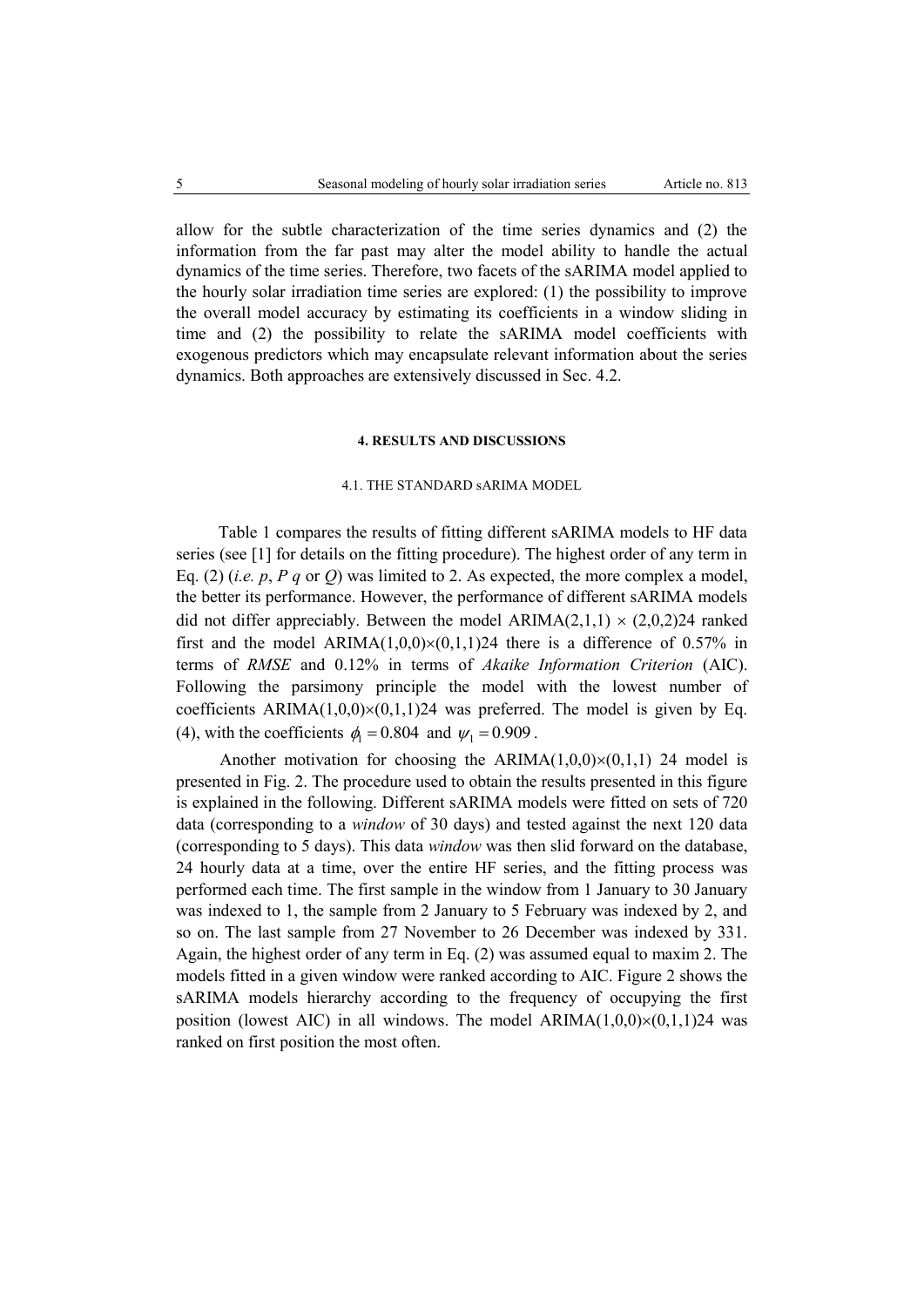| Article no. 813                   | M. Paulescu et al.                                                     | 6                           |        |
|-----------------------------------|------------------------------------------------------------------------|-----------------------------|--------|
|                                   | Table 1                                                                |                             |        |
|                                   | Statistical indicators of fitting different sARIMA models on HF series |                             |        |
| Model                             | $MBE$ [Wh/m <sup>2</sup> ]                                             | $RMSE$ [Wh/m <sup>2</sup> ] | AIC    |
| $ARIMA(2,1,1)\times(2,0,2)24$     | $-0.09346$                                                             | 50.78                       | 7.8569 |
| $ARIMA(2,1,1)\times(2,0,1)24$     | $-0.16798$                                                             | 50.80                       | 7.8571 |
| $ARIMA(2,1,1)\times(1,1,1)24$     | $-0.06124$                                                             | 50.81                       | 7.8574 |
| $ARIMA(1,0,0)\times(0,1,1)24$     | $-0.04913$                                                             | 51.07                       | 7.8666 |
|                                   |                                                                        |                             |        |
| 20                                |                                                                        |                             |        |
| 15<br>requency<br>10 <sup>1</sup> |                                                                        |                             |        |
|                                   |                                                                        |                             |        |





## 4.2. ADAPTIVE sARIMA MODEL

*Coefficients dynamic.* In this section the dependence of the  $ARIMA(1,0,0)\times(0,1,1)24$  coefficients on the properties of the sample used for their fitting is studied. For this, the coefficients  $\phi$  and  $\psi$  were estimated by fitting the model in a *sliding window* over HF series as explained in Sec. 4.1. Figure 3 shows the dependence of the coefficients  $\phi$  and  $\psi$  on the sample index  $i = 1...331$ . The mean value of the coefficients  $\phi_i$  ( $\overline{\phi}_i$  = 0.800) equals with good approximation the value of the coefficient  $\phi$  obtained by fitting the model over the entire HF series,  $\phi = 0.804$ . It can be noticed, although, that  $\phi_i$  displays significant variation around the mean estimated value  $\bar{\phi}_i = 0.800$  (min = 0.660, max = 0.806 and stdev = 0.059). A seasonal behavior can also be observed, the values of  $\phi_i$  during summertime being smaller than the average, while the values during winter are larger than the average. Coefficient  $\psi$  presents a different behavior, a small variation around the estimated average  $\bar{\psi} = 0.909$  (min = 0.777, max = 0.977 and stdev  $= 0.033$ ). Therefore, the seasonal term will be approximated to a constant in the following,  $\psi_i = \psi$ , and only the dynamics of the first order autoregressive term  $\phi_i$  will be analyzed.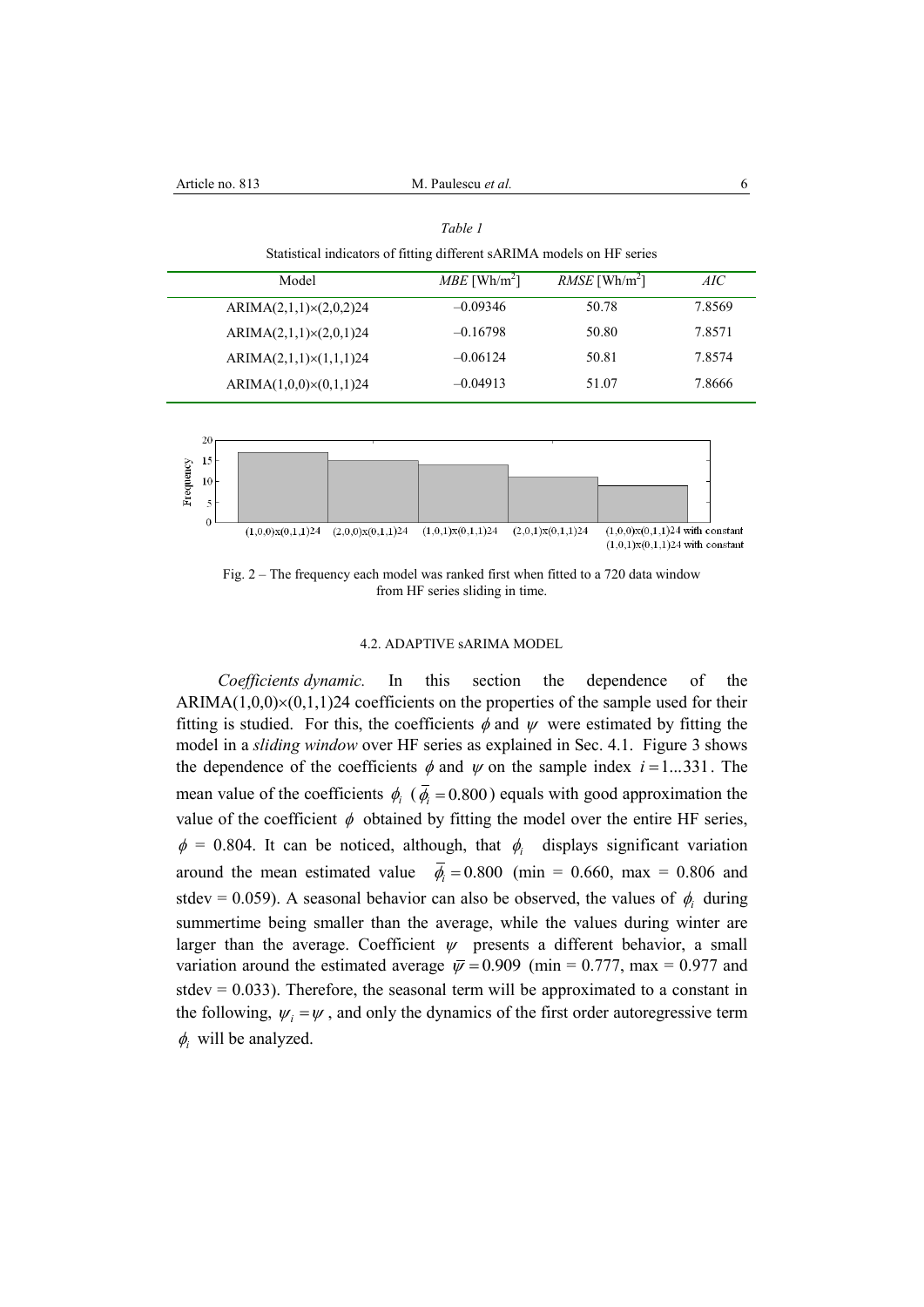

Fig. 3 – Dependence of the ARIMA $(1,0,0)\times(0,1,1)$ 24 coefficients on the sample index *i*. The dotted lines indicate the values of the coefficients fitted on the entire HF series.



Fig. 4 – Accuracy of fitting the ARIMA(1,0,0)  $\times$  (0,1,1)24 model to the data from the sliding window. The dotted line indicates the level of RMSE for the ARIMA( $1,0,0$ )  $\times$  (0,1,1)24 model fitted on the entire HF series.

A seasonal behavior similar to that of coefficient  $\Phi_i$  can be noticed in the accuracy of the fit with the ARIMA(1,0,0)  $\times$  (0,1,1)24 model on the data within the sliding window (Fig. 5). The accuracy is much better in summertime (0.2 < *rRMSE*  $<$  0.35) than in wintertime (0.35  $<$  *rRMSE*). The shape of *rRMSE* in Fig. 5 is no surprise, although, because there are many consecutive sunny stable days during summer, while the days during winter are mostly cloudy. Cloud transparency is perhaps one of the most difficult radiometric quantities to forecast.

# 4.3. SENSITIVITY ANALYSIS

The observations in the previous section lead to the idea of introducing some exogenous predictors into the model, in order to increase the model performance. The classical procedure would be to combine the sARIMA model with a linear regression model, obtaining aso-called generalized additive model [5].

A simpler procedure of including relevant information into sARIMA model is proposed in this paper, namely by expressing the model coefficients as linear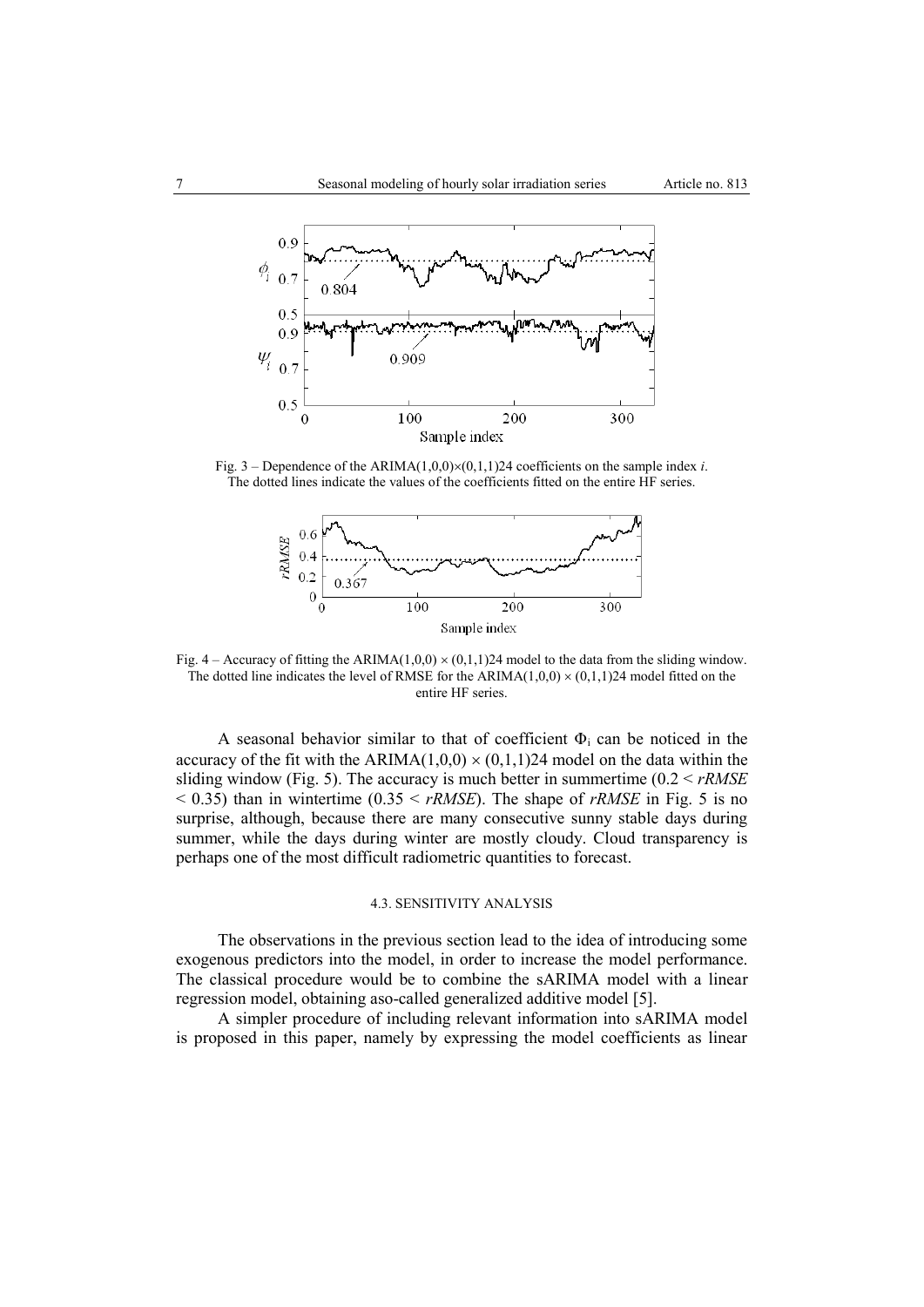functions of external predictors. By using the example ARIMA(1,0,0)  $\times$  (0,1,1)24, this section is dedicated to the study of the sensitivity of coefficient  $\Phi_i$  to different radiometric and meteorological quantities, and some quantifiers for the state of the sky. The general equation considered for  $\Phi_i$  is:

$$
\phi_i = \beta_0 + \sum_{k=1}^N \beta_k X_k \,, \tag{5}
$$

where  $\beta_k$ ,  $k = 0...N$  are coefficients to be estimated,  $X_k$ ,  $k = 1...N$  are the predictors and *N* is the number of predictors.

The predictors considered here are the quantities listed below, as averages of the daily values over the time length of the sliding window (30 days in this case): *h* – sun elevation angle computed at the middle of the day, *H –* global solar irradiation,  $H_d$  – diffuse solar irradiation,  $H_b$ – beam solar irradiation, T – diurnal average of the air temperature,  $T_{24}$  – average of the air temperature over 24 hours,  $T_{min}$  minimum air temperature,  $T_{max}$  – maximum air temperature,  $H_u$  – diurnal average of the relative humidity,  $H_{24}$  – average of the relative humidity over 24 hours,  $\overline{v}$  – diurnal average of the wind speed,  $\overline{v}_{24}$  average of the wind speed over 24 hours,  $\sigma$  – relative sunshine,  $\zeta$  – average of the sunshine stability number,  $\Delta \bar{t}$  – average of daily amplitude of air temperature.

First, the procedure for selecting the appropriate predictors of the regression model for  $\phi$  was designed. The procedure considers all possible linear regressions involving different combinations of maximum  $N = 10$  predictors and compares the results based on the adjusted R-Squared. A *parsimonious* model is desired, *i.e*., a model including as few variables as possible, without altering the predictive capability of the model. Figure 5 shows the equations with the highest adjusted R-Squared values. The best adjusted R-squared increases noticeably until  $N = 4$ . Table 2 summarizes the fitted models, sorted in decreasing order of the adjusted R-squared. Two models were selected for further analysis: model #1 and model #6. The equations of these models are:

Model #1:

$$
\phi = 0.497354 + 0.0236182h + 0.00973719\overline{H} - 0.00998174\overline{H}_d - 0.0099149\overline{H}_b + 0.213843\overline{T} - 0.15584\overline{T}_{24} - 0.0681037T_{\text{max}} + 0.0377789\overline{v}_{24} + 0.320917\sigma - 8.44435\overline{\zeta}
$$
\n(6)

The R-Squared indicates that model #1 explains 86.46% of the variability of the  $\phi$  coefficients series.

Model #6: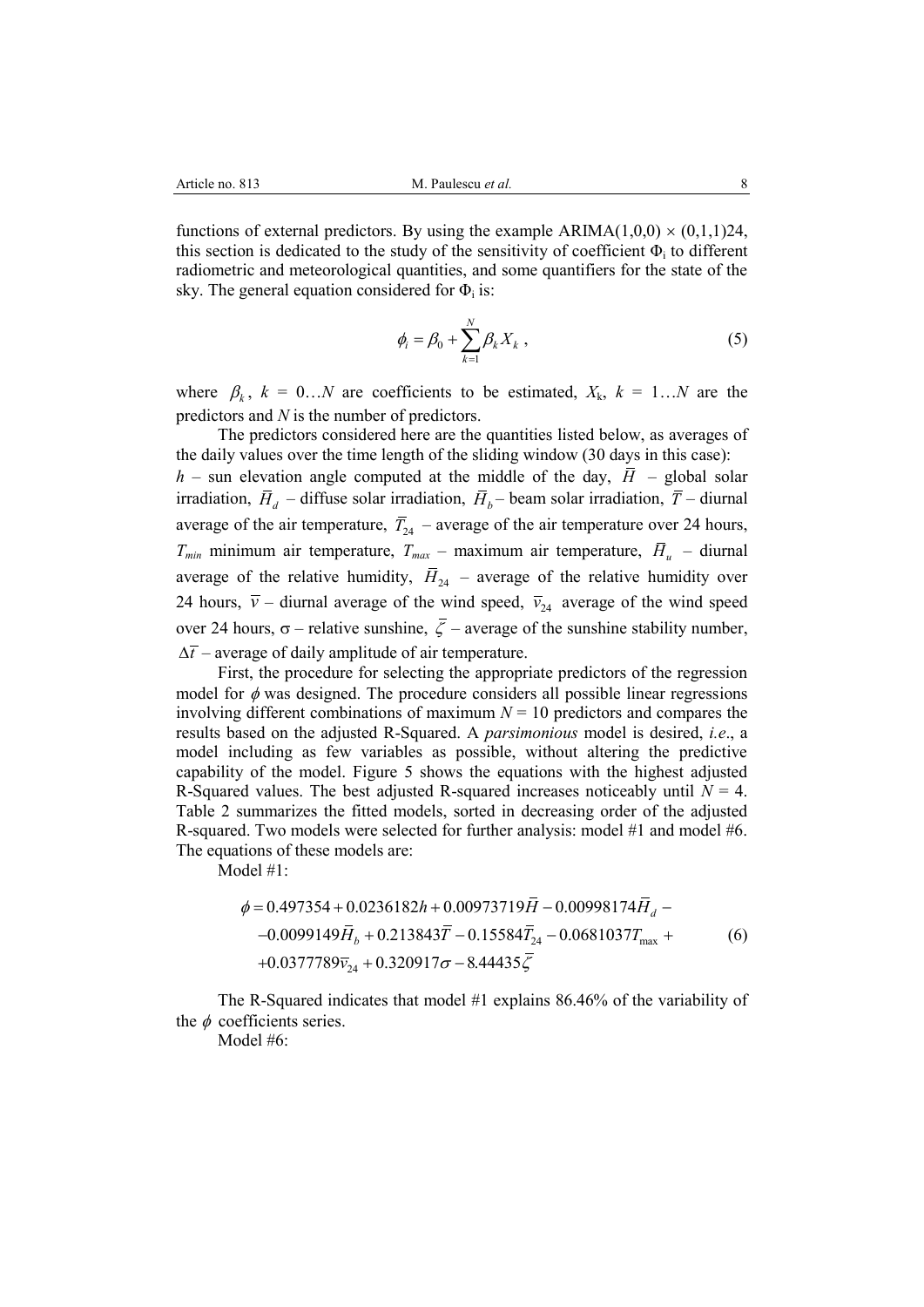$$
\phi = 0.681393 + 0.00709257h - 0.00011235\overline{H} - 0.164455\overline{v} +
$$
  
+0.273817 $\overline{v}_{24}$  + 0.231262 $\sigma$  (7)

The R-Squared indicates that model #6 explains 78.7% of the variability of the  $\phi$  coefficients series.





|--|--|

Models with the highest adjusted R-Squared

| Model | N  | Dependent variables |              |       |       |           |                |                               |   |  |          |                  | $R-$                            | Adjusted     |              |                       |        |                   |
|-------|----|---------------------|--------------|-------|-------|-----------|----------------|-------------------------------|---|--|----------|------------------|---------------------------------|--------------|--------------|-----------------------|--------|-------------------|
|       |    | h                   | $\bar{H}$    | $H_d$ | $H_h$ | $\bar{T}$ | $\bar{T}_{24}$ | $T_{min}$ $T_{max}$ $\bar{H}$ |   |  | $H_{24}$ | $\overline{\nu}$ | $\bar{v}_{24}$ $\sigma$ $\zeta$ |              |              | $\Delta \overline{t}$ |        | Squared R-squared |
| #1    | 10 | $\mathbf{x}$        | $\mathbf{x}$ | X     | X     | X         | X              |                               | X |  |          |                  | X                               | X            | $\mathbf{x}$ |                       | 86.462 | 86.039            |
| #2    | 9  | $\mathbf{x}$        | $\mathbf{x}$ |       |       | X         | X              |                               | X |  |          | X                | X                               | X            | $\mathbf{x}$ |                       | 85.556 | 85.151            |
| #3    | 8  | $\mathbf x$         | $\mathbf{x}$ |       |       | X         | X              |                               | X |  |          | X                | X                               | $_{\rm X}$   |              |                       | 84.981 | 84.608            |
| #4    |    | $\mathbf x$         | $\mathbf{x}$ |       |       | X         | X              |                               | X |  |          |                  | X                               | $\mathbf{X}$ |              |                       | 82.187 | 81.801            |
| #5    | 6  | $\mathbf{x}$        | $\mathbf{x}$ |       |       | X         | X              |                               | X |  |          |                  |                                 | X            |              |                       | 81.041 | 80.690            |
| #6    | 5. | X                   | $\mathbf{x}$ |       |       |           |                |                               |   |  |          | X                | X                               | X            |              |                       | 78.725 | 78.397            |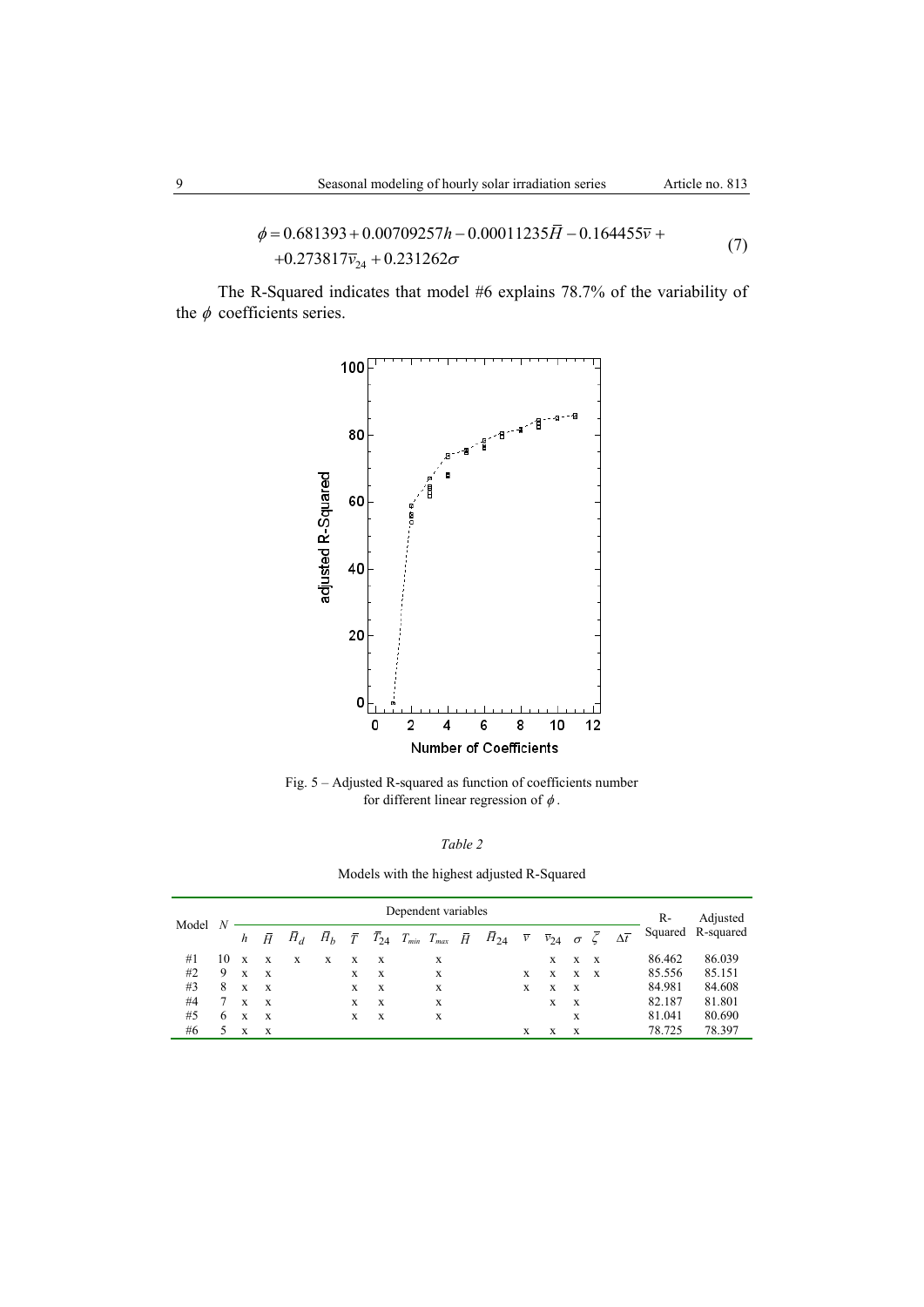| statistical indicators of the accuracy of the models tested in this study |          |              |          |          |                       |              |          |                 |               |  |
|---------------------------------------------------------------------------|----------|--------------|----------|----------|-----------------------|--------------|----------|-----------------|---------------|--|
|                                                                           |          |              |          | April    |                       | August       |          |                 |               |  |
| Model                                                                     | Data set | <b>rRMSE</b> | rMBE     | $MAPE^*$ | IMP<br>$\binom{0}{0}$ | <b>rRMSE</b> | rMBE     | <b>MAPE</b>     | IMP<br>$[\%]$ |  |
| Persistence                                                               | D&N      | 0.582        | 0.000    |          | -                     | 0.458        | 0.000    |                 |               |  |
|                                                                           | D        | 0.391        | $-0.026$ | 0.489    | $\qquad \qquad -$     | 0.314        | $-0.015$ | 0.476           | -             |  |
| Adaptive sARIMA                                                           |          |              |          |          |                       |              |          |                 |               |  |
| Sliding window                                                            | D&N      | 0.495        | $-0.035$ |          | 14.9                  | 0.277        | 0.005    |                 | 39.5          |  |
|                                                                           | D        | 0.340        | $-0.043$ | 0.448    | 13.0                  | 0.197        | 0.001    | 0.234           | 37.2          |  |
| $N=5$                                                                     | D&N      | 0.493        | $-0.031$ | -        | 15.2                  | 0.272        | 0.007    | -               | 40.6          |  |
|                                                                           | D        | 0.338        | $-0.040$ | 0.450    | 13.5                  | 0.203        | 0.006    | 0.263           | 35.3          |  |
| $N=10$                                                                    | D&N      | 0.496        | $-0.025$ |          | 14.7                  | 0.271        | 0.004    |                 | 40.8          |  |
|                                                                           | D        | 0.340        | $-0.034$ | 0.459    | 13.1                  | 0.203        | 0.003    | 0.265           | 35.3          |  |
| $ARIMA(1,0,0) \times (0,1,1)24$                                           | D&N      | 0.494        | $-0.029$ | -        | 15.1                  | 0.277        | 0.005    | -               | 39.5          |  |
|                                                                           | D        | 0.339        | $-0.039$ | 0.451    | 13.2                  | 0.197        | 0.001    | 0.234           | 37.2          |  |
| Fuzzy autoregressive                                                      | D&N      | 0.454        | $-0.028$ | -        | 21.9                  | 0.281        | $-0.034$ | $\qquad \qquad$ | 38.6          |  |
|                                                                           | D        | 0.270        | $-0.009$ | 0.432    | 30.9                  | 0.185        | $-0.020$ | 0.258           | 41.0          |  |

#### *Table 3*

Statistical indicators of the accuracy of the models tested in this study

#### 4.4. EVALUATION OF THE MODELS ACCURACY

The different models studied in this paper were tested against data measured in two months of 2010: April and August. As Fig. 1 shows, these months are characterized by different solar radiative regimes: in April the solar radiative regime is rather unstable, while in August the solar radiative regime is mostly stable. Two series of data are considered in each of the two months: (1) the full series including the zero night values, denoted D&N series and (2) the series of daily data, denoted D, obtaining by excluding the zero night values and considering only the hourly values with the sun elevation angle greater than ten degrees.

The models accuracy was evaluated using three statistical indicators: normalized root mean square error (*rRMSE*), normalized mean bias error (*rMBE*) and mean absolute percentage error (*MAPE*). The performances of the models were compared in terms of *IMP* – improvement in *RMSE*. The results of the models testing are gathered in Table 3. First, major differences between the results of the tests performed on the two sets of data can be seen. The models perform better on the *D* set  $(0.185 \le rRMSE \le 0.391)$  than on the D&N set  $(0.271 \le rRMSE \le$ 0.582). A second observation is that, generally, the models perform better in stable periods  $(0.185 \leq rRMSE \leq 0.458$  in August) than in unstable periods  $(0.270 \leq$  $rRMSE$  < 0.582). By adding exogenous predictors to the adaptive sARIMA $(1,0,0)$  $\times$  (0,1,1)24 the forecasting accuracy remains almost unchanged, regardless of the stability of the solar radiative regime.

The best performing model is the fuzzy autoregressive model, with the highest improvement in *RMSE* over the persistence model. In three of the four testing cases, the fuzzy model ranks first: (1) April, dataset D&N, *IMP* = 21.9%; (2) April, dataset D,  $IMP = 30.9\%$ ; (3) August, dataset D,  $IMP = 41.0\%$ . Only in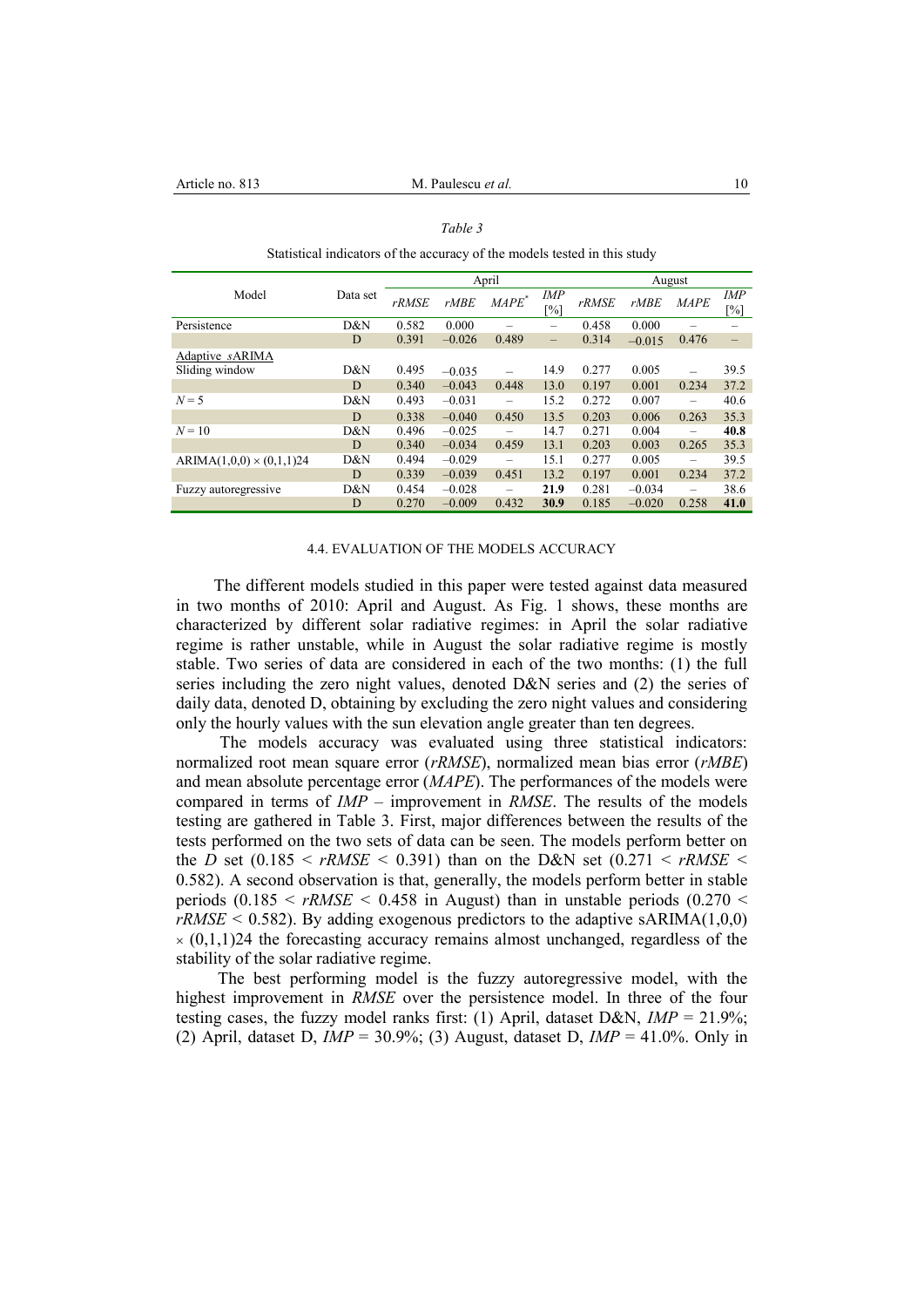one case, the adaptive sARIMA takes the lead: August, dataset D&N *IMP* =  $= 40.8\%$ . Figure 6 compares the solar irradiation values forecasted with this model with the measured ones in the first 15 days of August 2010. There is a good similarity between the sequential features of the measured time series and the forecasted time series.



Fig. 6 – Measured and forecasted hourly solar irradiation in the first 15 days of August 2010.

The sliding window effect is very small. No substantial improvement in the accuracy of the prediction is noted. This is an unexpected result, taking into account that high improvement was obtained in forecasting the hourly solar irradiation using non-seasonal models, by using a sliding window for the seasonal decomposition [9]. A possible explanation may stem from the intrinsic nature of the sARIMA models. The seasonality always connects the forecasts with the very recent past. However, further investigations are required.

# **5. CONCLUSIONS**

The paper focuses on forecasting the hourly solar irradiation series using different seasonal ARIMA models. The study was conducted on data measured on the Solar Platform of the West University of Timisoara, Romania. The performance of the standard seasonal ARIMA model,  $sARIMA(1,0,0)\times(0,1,1)24$ , was compared with the performance of the proposed sARIMA model. Overall results show that the proposed adaptive procedure for fitting the sARIMA parameters (in which the model parameters are refitted daily) adds a minimal benefit to the classical procedure (in which the model parameters are fitted only once on the entire database). An autoregressive fuzzy model has proved better performances. It was shown that the fuzzy logic modeling is a promising approach for accurate forecasting of short-term solar irradiation. The models performances depend on the stability of the radiative regime (increasing with decreasing instability). Further studies are required to enhance the forecasting accuracy when large fluctuations are present in the hourly global solar irradiation time series.